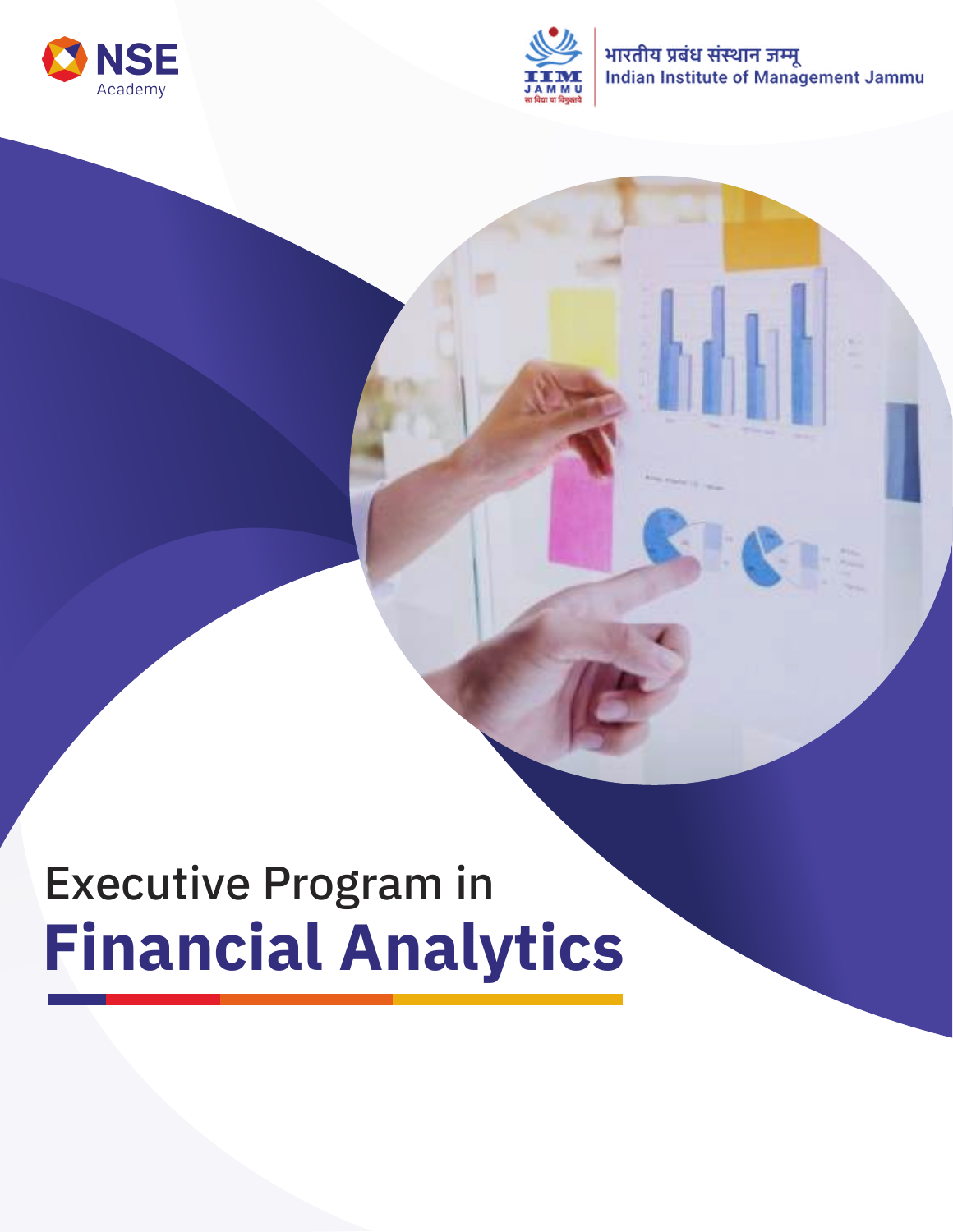# Program Description & Objectives

The course blends finance, statistics, and analytics to equip the participants with the required skill sets in analyzing financial data. Participants will learn why, when, and how to apply statistical models on financial data to take real time day to day decisions in financial markets. By the end of this course, the participants should be able to build and use successful models using analytics in domains like accounting, trading, forecasting, risk management, portfolio management etc.



To provide conceptual understanding of financial analytical techniques

To illustrate application of statistical tools and models in analyzing financial data



# Who Should Attend



Aspiring Finance professionals desirous of exploring application of analytics tools in Finance

Practitioners and Analysts intending to use analytics to aid decision-making using large and increasingly complex financial information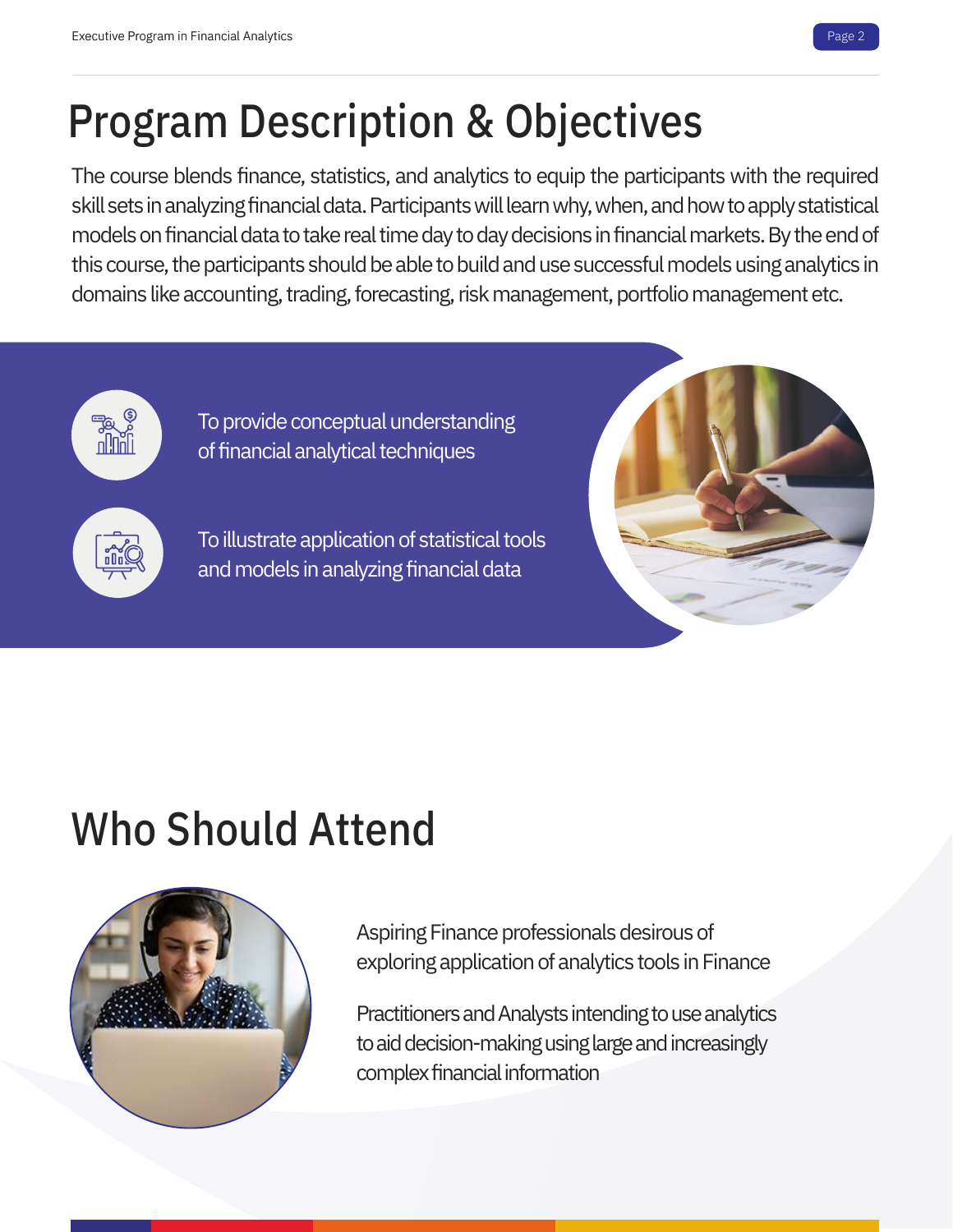### Program Contents

- Introduction to R and Python
- Nature of Data in Finance and Sources of Financial Data
- Cleaning and Pre-processing Data 峰
- Exploratory Data Analysis
- Machine Learning
- Building Models Using Accounting Data
- Business Valuation Analytics
- News Analytics 團
- Time Series Analysis and Forecasting 줫
- Portfolio Analytics la.
- Building Trading Algorithms rā.
- Building Stock Prices Forecasting Models 魗 using Machine Learning
- Credit Risk Modeling

#### **Executive Alumni Status**

Candidates successfully completing the program will be eligible to apply for life-time membership as EEC\* Alumni on payment of a one-time Alumni fee as per the then IIM Jammu rules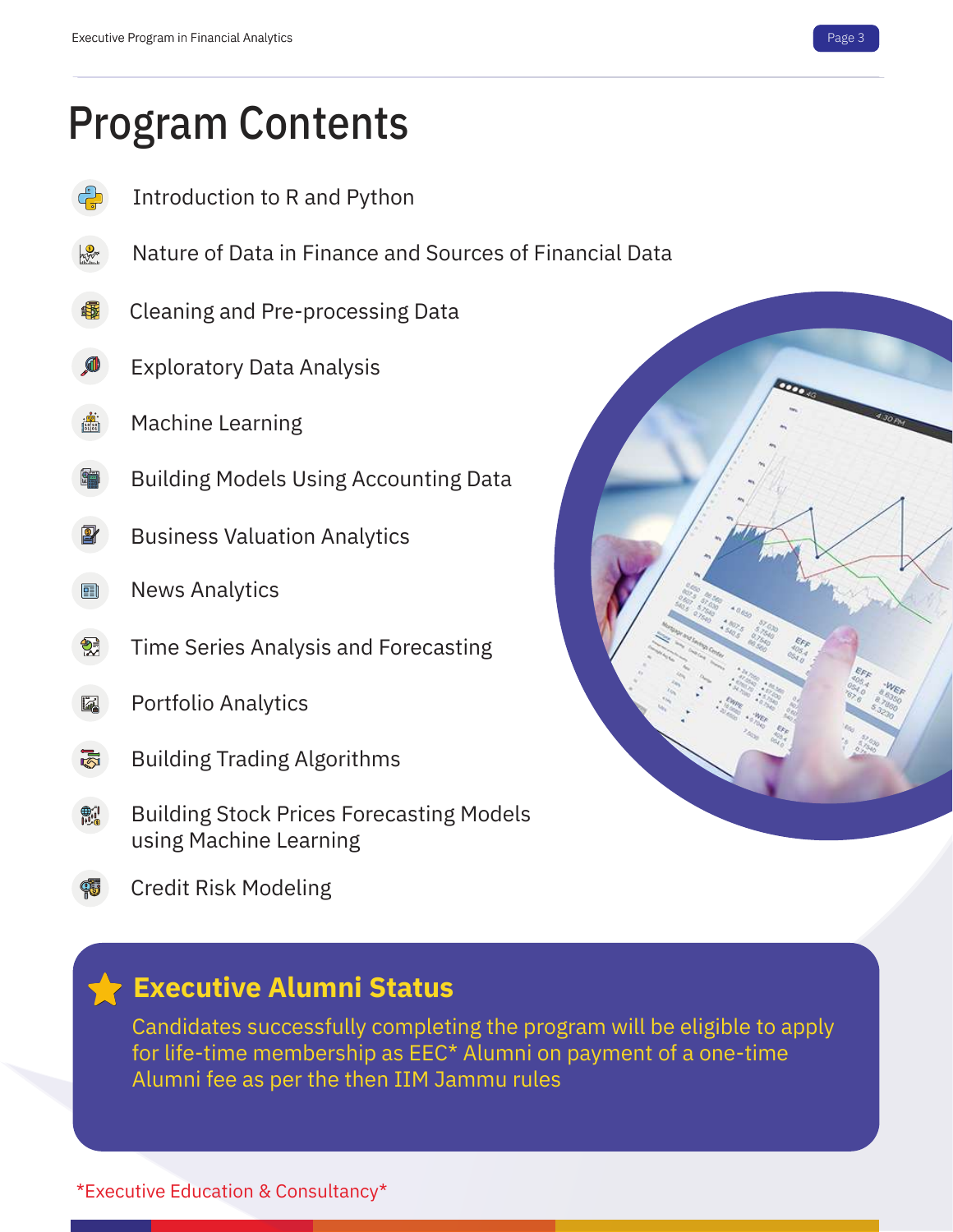### Program Directors



#### **Dr. Pankaj K Agarwal**  (Fellow XLRI Jamshedpur), Associate Professor, Finance & Accounting

Has over 23 years of professional experience including 18+ years in academica and a six year stint in BFSI at fortune 500 banks like SBI. He holds double doctorates in finance and management, MBA (FMSU), CFA (ICFAI) and CAIIB (Gold Medalist). He academic interests include Security Analysis & Portfolio Management, Financial Modelling, Derivatives & Risk Management and Banking.



#### **Dr. Harsha Jariwala** Assistant Professor, Finance & Accounting

Assistant Professor in the area of Finance & Accounting sity. Her research interests include Financial Literacy, Behavioural Finance and ESG. She has published several research papers in International Journals and possess fifteen years of teaching experience. She is included in the list of "India's Top 100 Women in Finance 2020- Progressing Category" by Association of International Wealth Management of India. at IIM Jammu, completed her PhD from Ganpat Univer-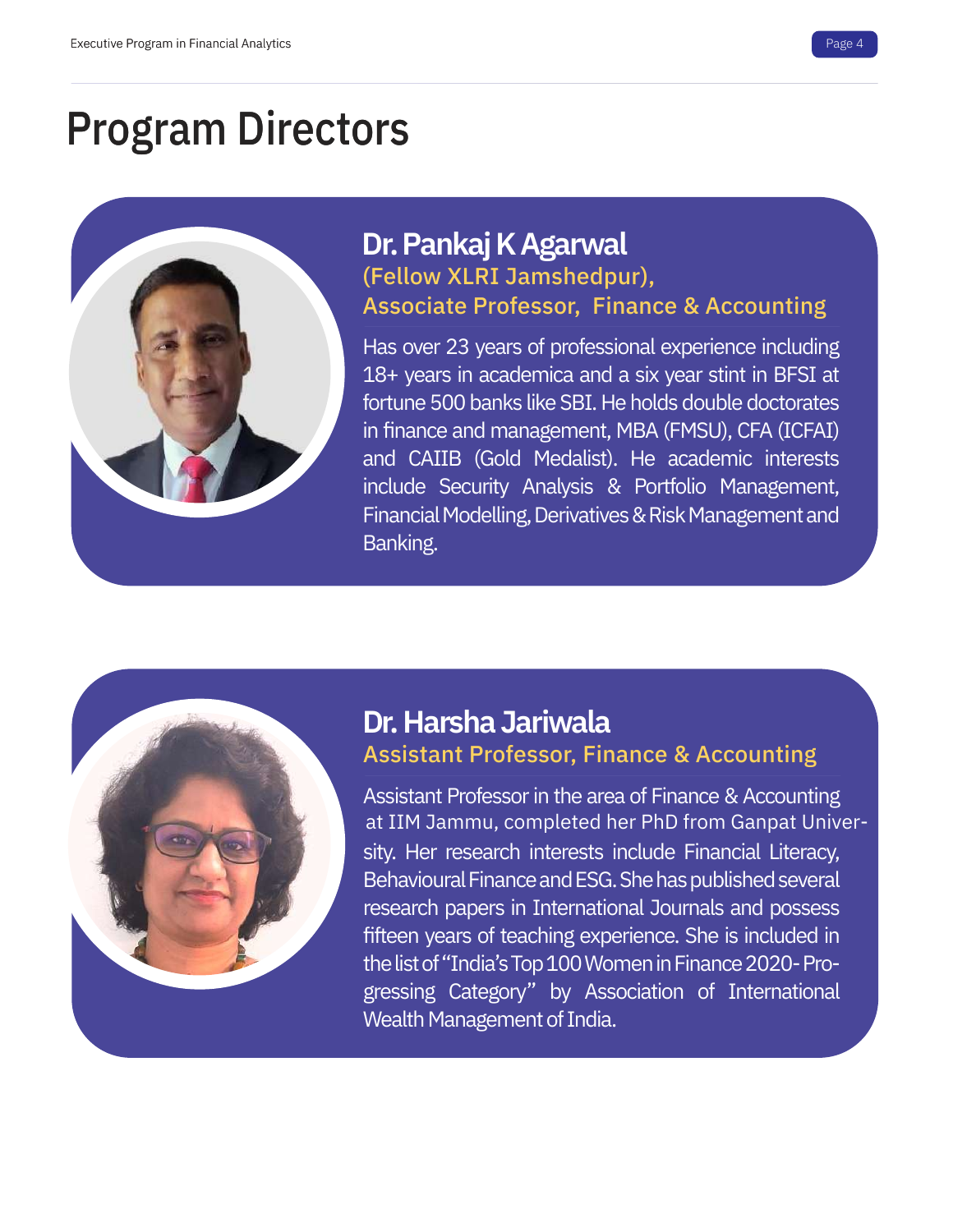

# Program USPs and Participant Benefits



Certificate from prestigious Indian Institute of Management Jammu



Program Designed and Delivered by IIM Jammu



Learning Powerful Tools like R and Python



Modelling a variety of Financial Data in Excel, R & Python



Hands-on Learning and Building Advanced Financial Models

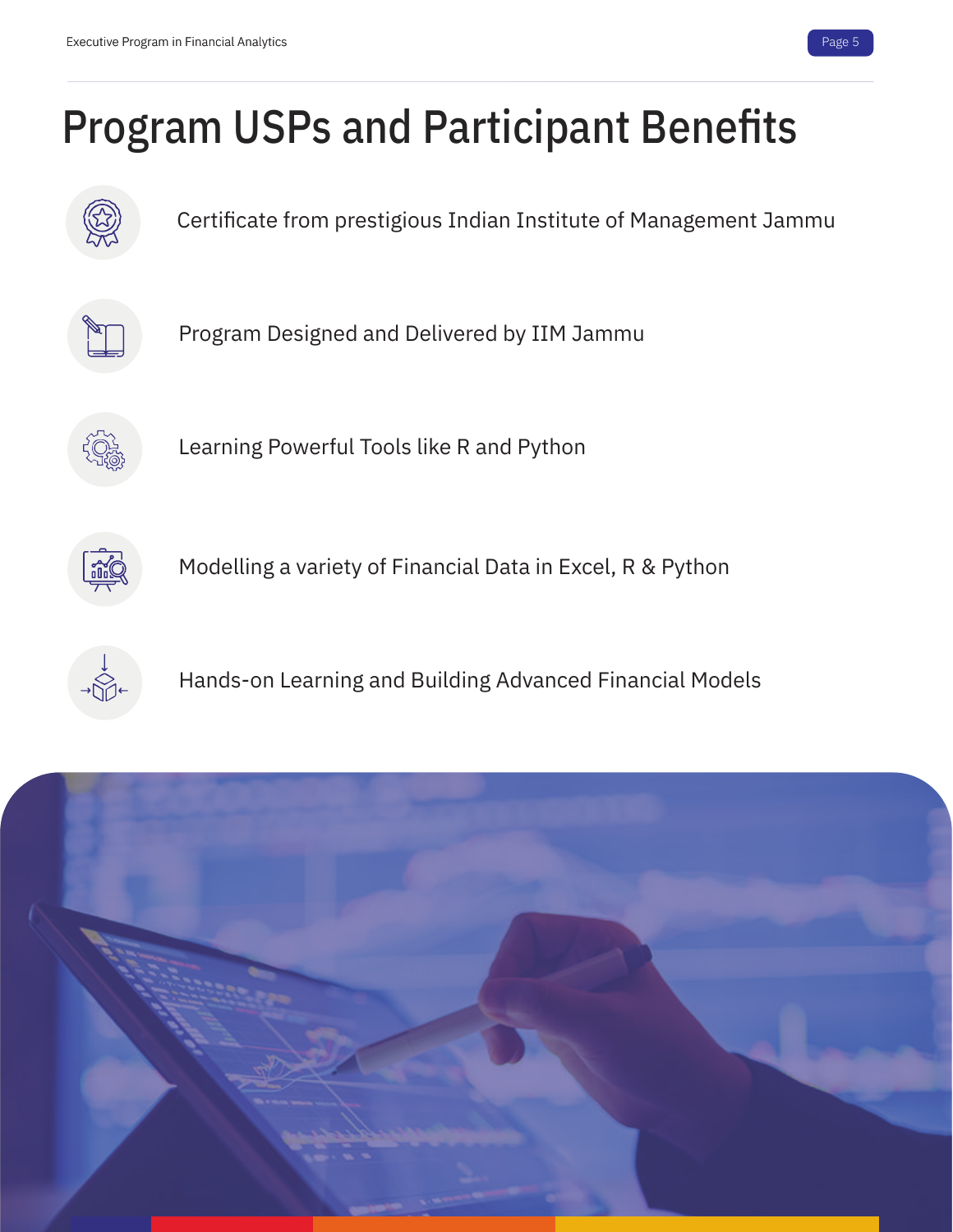# Pedagogy

The program will be largely taught through class discussions followed by hands-on sessions to build the necessary skills in the participants. The participants will be expected to consult reading materials, work on exercises and assignments, deliver presentations and participate in other evaluation components that will be designed to reinforce the learning outcomes. The program will be delivered by faculty members from prestigious institutions like Indian Institute of Management Jammu and industry practitioners. Throughout the duration of the course, students will have the flexibility to reach out to the professors, real time during the class or offline to raise questions and clear doubts.

### Program Schedule

| <b>Duration</b>          | <b>Delivery Mode</b>                                                                                                         | Days of the week            |
|--------------------------|------------------------------------------------------------------------------------------------------------------------------|-----------------------------|
| 6 Months<br>$(60$ Hours) | Direct to Device (Online Mode)<br>3 hours and 15 minutes in a<br>week (includes 15 minutes of<br>break between two sessions) | Saturday $-6$ PM to 9.15 PM |

# Evaluation Methodology

Will be done by Indian Institute of Management Jammu (IIM Jammu) on the below two components:

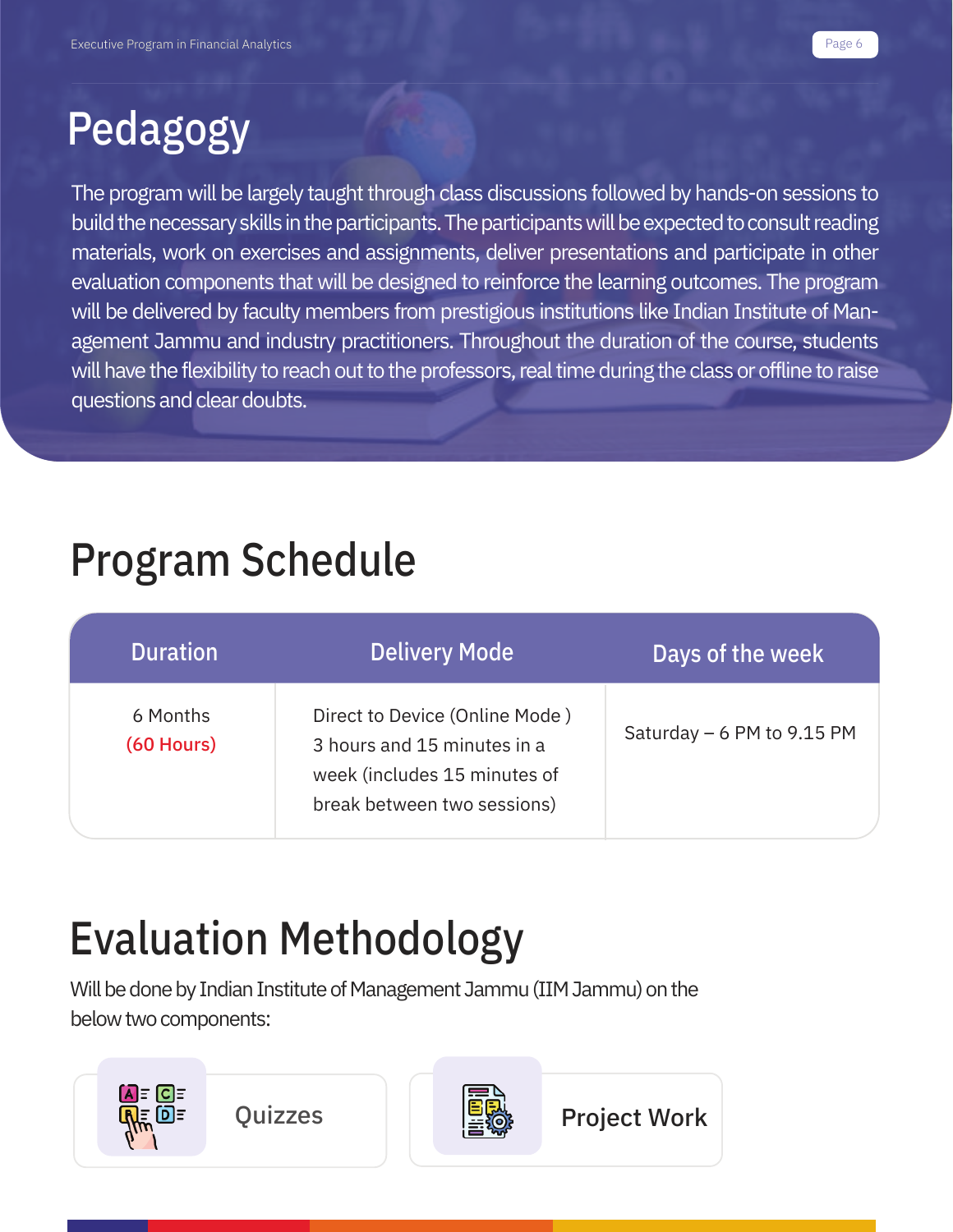### **Certification**

#### Certificate of Completion -

To qualify for Certificate of Completion, following criteria needs to be fulfilled:

- 1. Each participant is expected to have 60% & above attendance for the successful completion certificate.
- 2. "Fail" in not more than two subjects/courses/modules.

*If the student doesn't fulfil any of the above criteria, then he/she will be given "Certificate of Participation" from IIM Jammu.*

#### Certificate Issued by: Indian Institute of Management Jammu (IIM Jammu)

\*This program does not confer any Degree/Diploma/Post-Graduate Certificate on the participant by IIM Jammu. It is a Management/Executive Development Program where a certificate is issued on successful completion/participation.

# **Eligibility**

Graduates/Diploma in any discipline

#### **Requirements:**

- Basic understanding and interest in Finance/Financial Markets
- Statistics/Mathematics as a subject up to Class XII
- Proficiency in English, spoken and written, is mandatory

### Program Fee

| <b>Details</b> | <b>Fees</b>             |  |
|----------------|-------------------------|--|
| Domestic       | <b>INR 95,000 + GST</b> |  |

| <b>Admission Fees</b>        | <b>Program Fees</b>                        | <b>Books &amp; Material</b>                |
|------------------------------|--------------------------------------------|--------------------------------------------|
| At the time of<br>enrollment | After the Confirmation into<br>the program | After the Confirmation into<br>the program |
| <b>INR 10,000 + GST</b>      | <b>INR 80,000 +GST</b>                     | <b>INR 5,000 + GST</b>                     |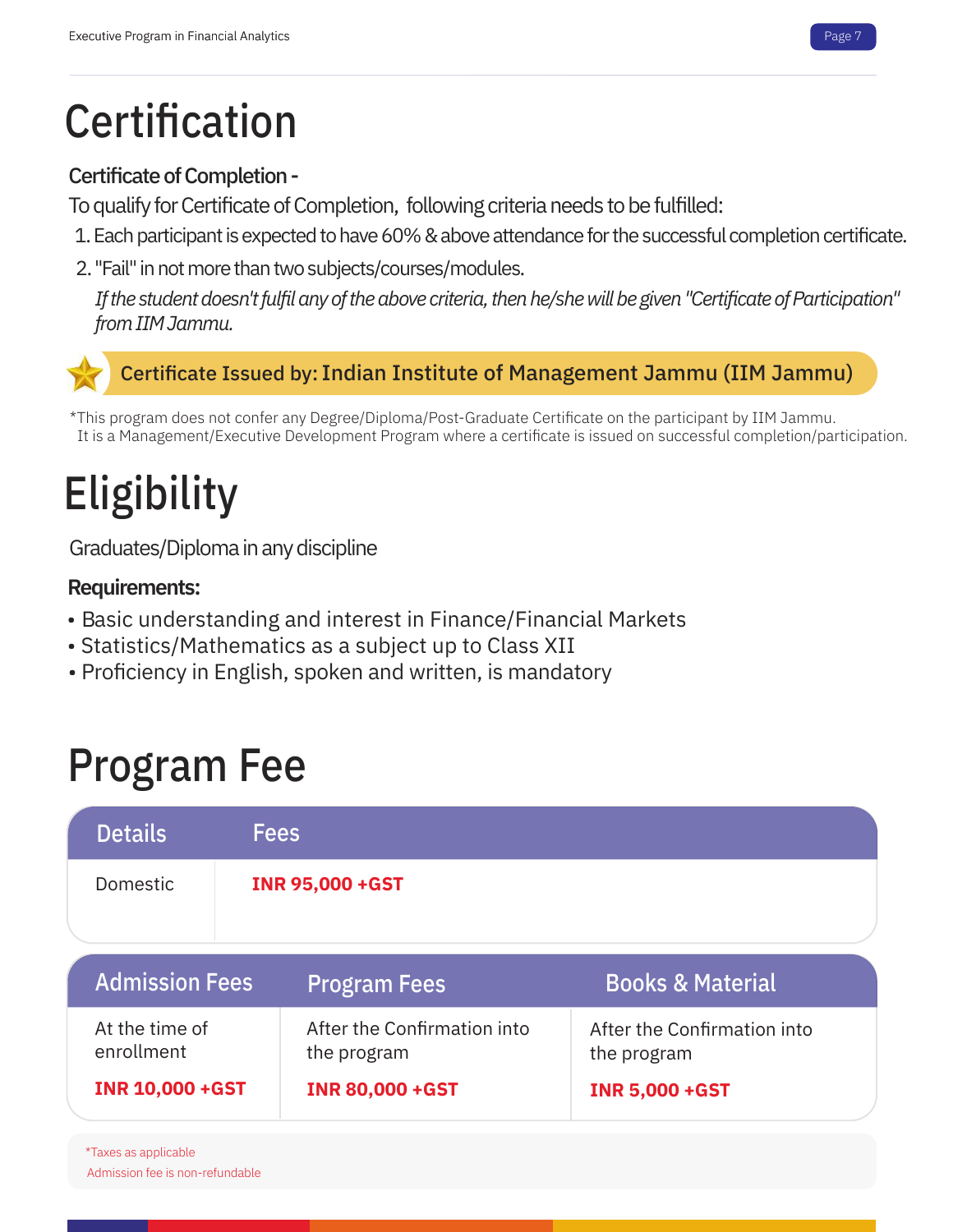### About IIM Jammu

The Indian Institute of Management (IIM) brand has now become synonymous with innovation, talent, and zeal for success and contribution in management. The Government of India established the Indian Institute of Management Jammu (IIM Jammu) in Jammu and Kashmir in 2016. IIM Jammu has set up an off-campus at Srinagar dedicated to Executive Education and another transit campus at Jallo Chak in Jammu. From the very beginning, IIM Jammu has set high standards for outstanding value-based quality education, high-quality research, executive education, consultancy, and strong corporate as well as international linkages. IIM Jammu also encourages contemporary research concentrating on regional, national and global issues. IIM Jammu offers a mix of academic programs such as Doctoral Program, Master of Business Adminis-tration and Integrated Program in Management. Apart from quality manage-ment education and executive training, IIM Jammu is also involved in several consultancy projects sponsored by state and central governments.

#### Membership of Accreditation Bodies\*

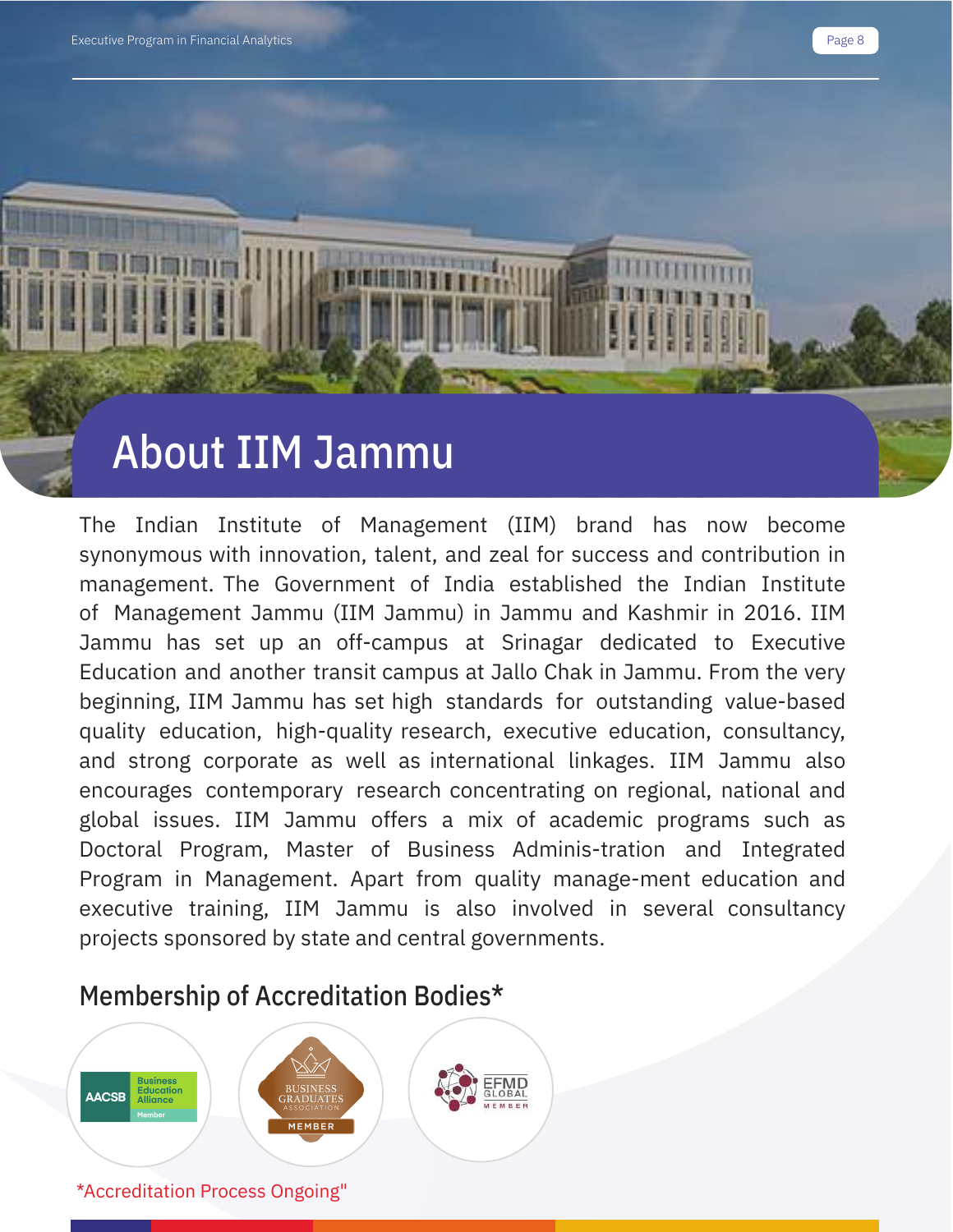

NSE Academy has been established as a wholly owned subsidiary of National Stock Exchange of India Limited, which promotes financial literacy and skill oriented financial markets courses with online testing and certification system. NSE Academy, in association with reputed Universities & Colleges in India, has been offering various certification programs at the campuses of the respective Universities/colleges/ institutes. NSE Academy Certification courses have been designed with industry participants for grooming of candidates with job related skills. All the programs are crafted to prepare the students for future role in the financial and technology industry.